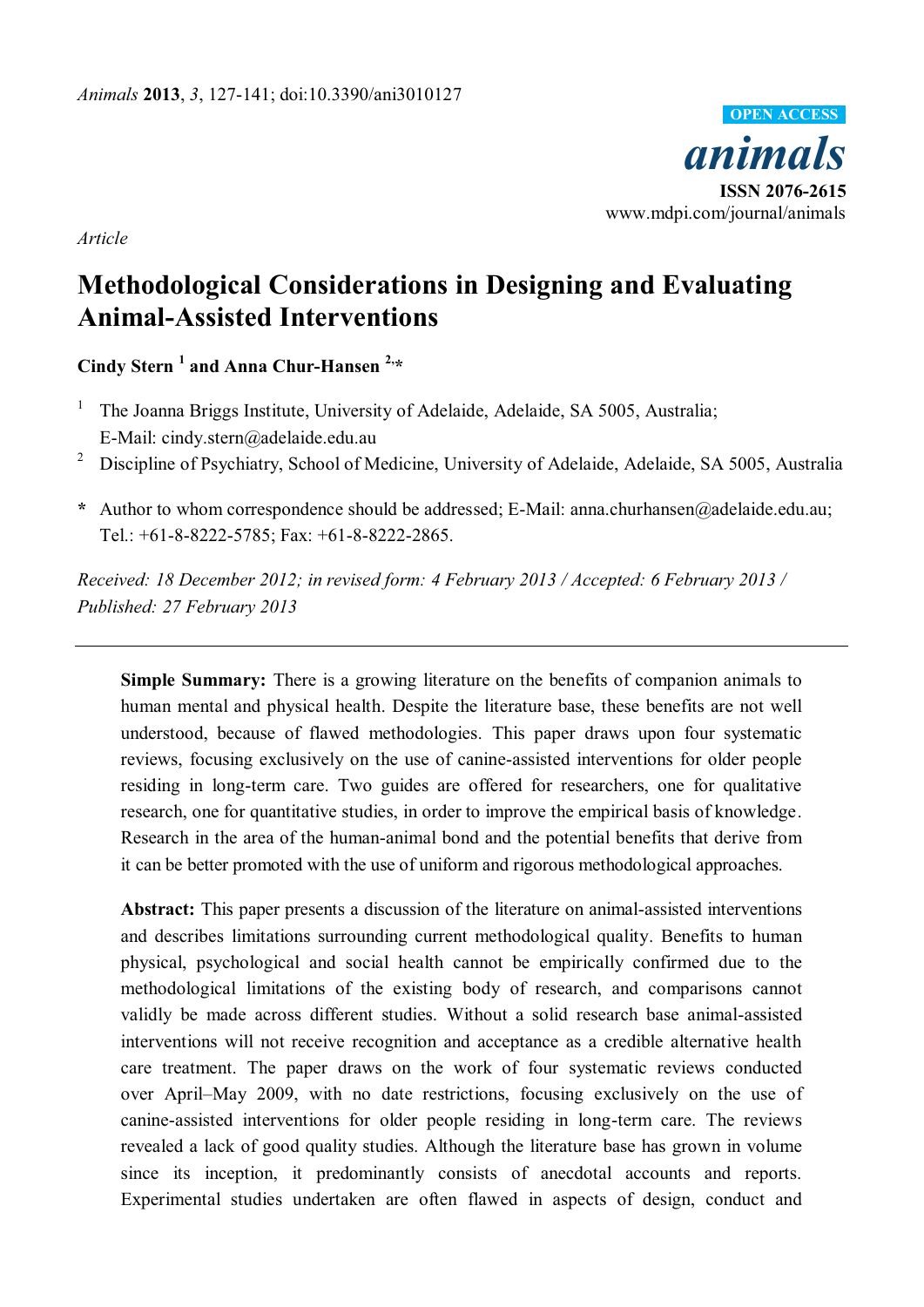reporting. There are few qualitative studies available leading to the inability to draw definitive conclusions. It is clear that due to the complexities associated with these interventions not all weaknesses can be eliminated. However, there are basic methodological weaknesses that can be addressed in future studies in the area. Checklists for quantitative and qualitative research designs to guide future research are offered to help address methodological rigour.

**Keywords:** animal-assisted interventions; evidence based practice; qualitative; quantitative; methodology

#### **1. Introduction**

It is widely accepted that animals can play a role in the physical and social health of some humans, although the mechanisms by which they do this remain uncertain. This is primarily due to the current lack of rigorous scientific research that has been conducted to substantiate the benefits of companion animals to human health. A number of authors have outlined the existing weaknesses in current research and the ways in which these weaknesses hamper the evidence for the role animals might play in human mental, physical and social health  $[1-5]$ . We explore the current literature base, discuss issues surrounding methodological quality, to suggest reasons for why these weaknesses continue to occur, and provide recommendations to ensure future research progresses and surpass current standards. This paper draws upon the findings of a series of four systematic reviews focused solely on older people residing in long-term care who received canine-assisted interventions (CAIs) [6–9]. This paper is not intended as a comprehensive critical review and synthesis of the relevant literature, but rather, is a critique of the methodological strengths and weaknesses of the existing knowledge base. The aim is to identify ways in which to strengthen the evidence base through rigorous methodologies.

#### *1.1. Canines as Therapy*

Animals have been used to improve the health and wellbeing of humans for many years [10]. The current term used to define this is animal-assisted interventions (AAIs), described as "any therapeutic process that intentionally includes or involves animals as part of the process or milieu´ [11]. AAIs can be further classified as either animal-assisted activities (AAAs) (the utilization of animals that meet specific criteria to provide participants with opportunities for motivational, educational, and/or recreational benefits to enhance quality of life) [12] or animal-assisted therapy (ATT) (a goal-directed intervention directed and/or delivered by a health/human service professional with specialized expertise, and within the scope of practice of his/her profession) [13]. Canines are the most common animal employed because of their availability, trainability and consequently predictability and hence the terminology described above can be modified to canine-assisted interventions (CAIs), canine-assisted activities (CAAs) and canine-assisted therapy (CAT).

Much research on CAIs, CAAs and CAT has focused on the use of canines with the elderly; specifically those living in long term care facilities [10]. Although use of animals as therapy in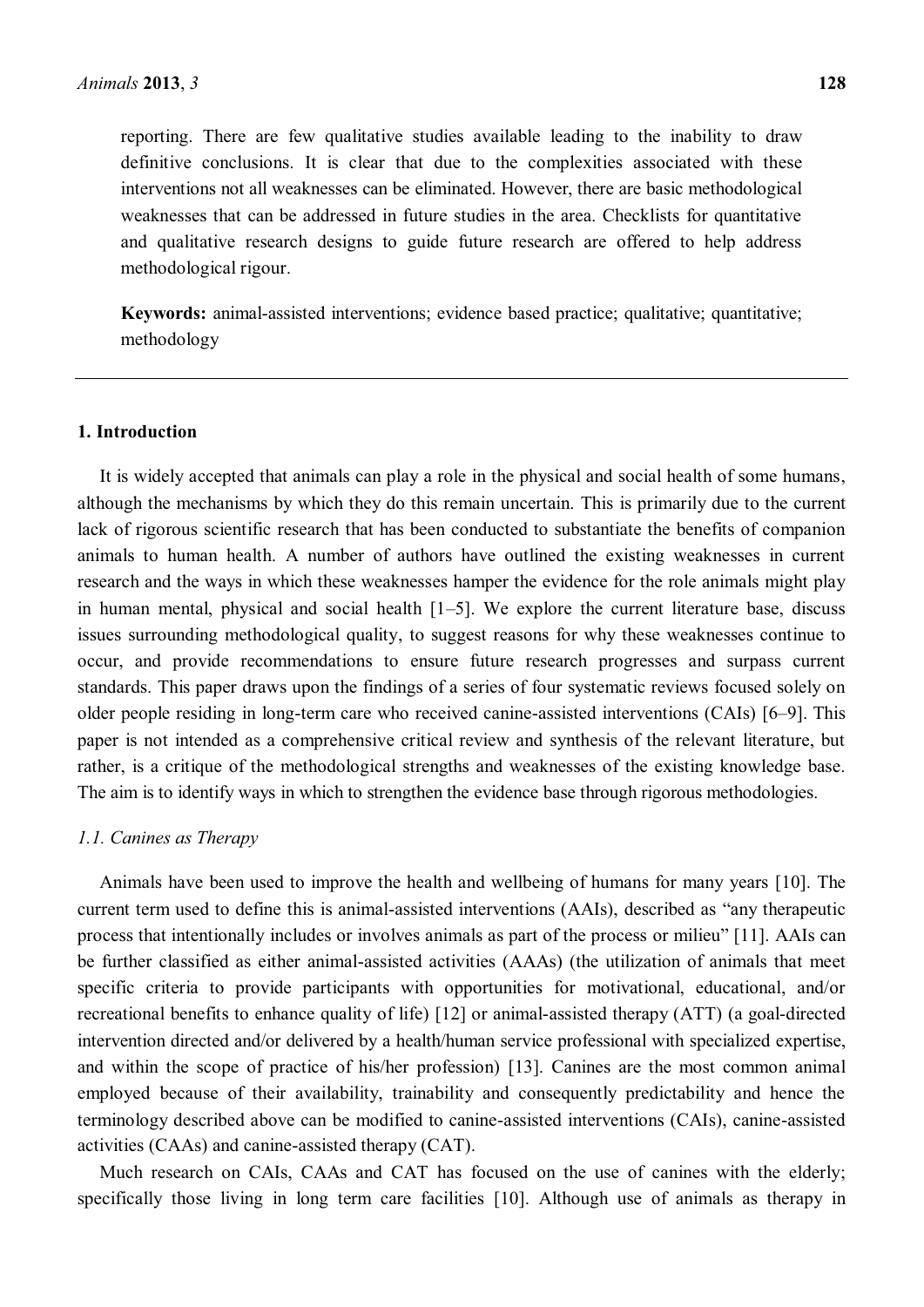contexts such as residential aged care is becoming more common, little research has been conducted that examines the effects and experiences associated with their use. In the health sciences, the common practice used to establish whether an intervention has an effect on an outcome (*i.e.*, to prove causality) or to show at least an association between the intervention and the outcome involves the conduct of primary research in the form of experimental and observational studies. Performing this level of experimentation usually stems from anecdotal evidence and the undertaking of case reports and descriptive studies *(i.e., progressing from hypothesis generating studies to hypothesis testing studies)*. Ideally a systematic review that permits the pooling of individual high-quality studies and provides a summary statistic should be one of the final steps in establishing a solid scientific base to validate or refute each potential intervention/therapy. Although ideal, this progression does not always occur.

Although animals have been utilized within long-term care facilities as well as the broader health care spectrum for many years [14,15], the published literature within this field has only emerged in the last 30 years. The current standing of research in this field is such that the literature base has continued to grow but it largely remains at the anecdotal, descriptive or case report level [2]. Culliton [16] wrote that much research in the field is colored by "strong sentiment" and data to prove any benefit were scarce. In 1984 Beck and Katcher [17] reviewed the available literature at that time and concluded that animals had either no impact or produced relatively small therapeutic gains. The amount of controlled experiments that have been undertaken over the last 30 years is limited and often hampered by methodological limitations and biases. Koivusilta and Ojanlatva [18] noted that not all scientific explorations have been founded on representative samples or statistically correct methodologies. Chur-Hansen, Stern and Winefield [1], in a discussion of the methodological challenges in drawing conclusions about the efficacy or otherwise of animal-assisted interventions, found that to date, the characteristics hampering studies three decades ago are still evident in current literature, a conclusion also made by Phelps *et al.* [10] in relation to elderly people specifically.

If the quantity of literature has continued to increase, why is it that the quality of this research has not continued to progress with it? Is this due to the field of inquiry being one that cannot be verified through scientific research due to its associated complexities, or is it simply that current standards are poor and need to be refined? In order to answer this question it is necessary to first explore the current literature base to describe some of the common variations in design, conduct and reporting.

The pool of knowledge in the area of AAIs originates largely from the USA, however a number of papers from Australia, UK, Japan and Europe have also been published. Health practitioners, in particular nurses, who have been involved in implementing some type of AAI and are recounting their experiences, have written many studies in the literature. The remaining papers come from academics and other researchers, and students undertaking postgraduate research. Papers are predominantly published in health-related and animal-related journals.

#### *1.2. The Systematic Reviews*

The four systematic reviews on which this paper is based focused on the effectiveness [9], meaningfulness [8], appropriateness [6] and feasibility of CAIs [7] used in long term care settings. Eight studies were included in the effectiveness review with no statistical pooling possible. There was no restriction to the type of outcomes measured with the majority of studies focusing on emotional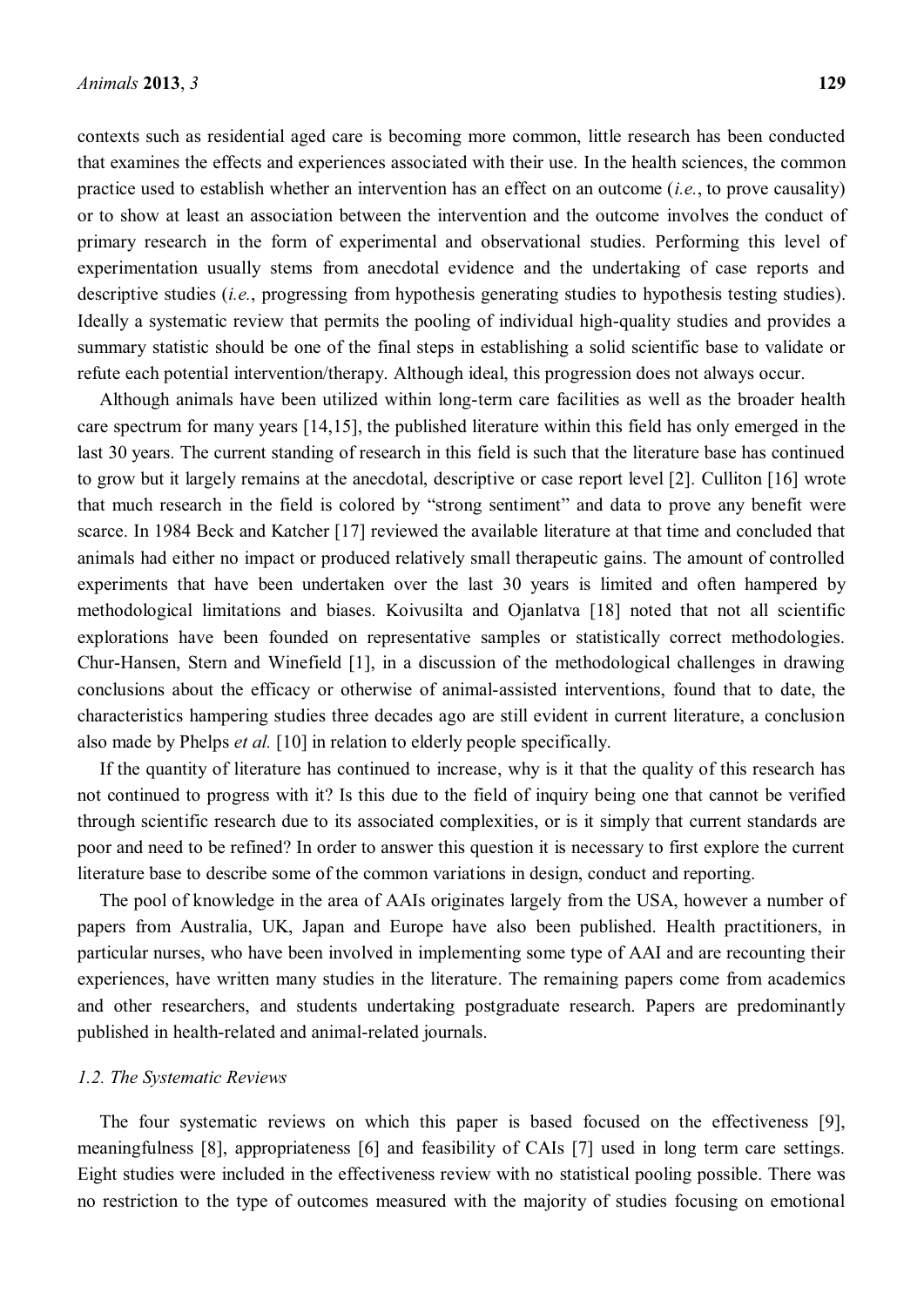aspects as opposed to physical or social measures [9]. Two qualitative papers met the inclusion criteria for the review focusing on the experiences of being involved in CAIs. Limited meta-synthesis was possible and as with the first review, it demonstrated some short-term positive results [8]. The remaining two reviews [6,7] did not locate any papers meeting inclusion criteria for the reviews, even though they were both open to quantitative, qualitative and textual data. Of the literature that was available on these two topics, it was generalized and did not delineate between different age groups, settings or the animals used. Although the processes followed for this series of reviews was rigorous, the reviews were unable to solidly substantiate the assertions that animals improve health.

The aim of searching for papers for a systematic review is to locate all available work (both published and unpublished) that relate to the review question and to then assess each paper to determine whether they meet the pre-specified inclusion criteria. The following descriptions are based on papers that were included in the reviews as well as those that did not meet the inclusion criteria but were reviewed in the process.

#### **2. Quantitative Research**

#### *2.1. Design and Conduct*

The design and subsequent conduct of a research study is the pillar to undertaking a methodologically sound study. If time and resources permit, a pilot study is recommended as this can help avoid any potential issues that may arise and allows for modifications to be made to the design and procedure [2]. Ideally when attempting to determine the effect of an intervention on a certain population and a certain outcome, the gold standard is a randomized controlled trial (RCT). This infers that the selection of participants to either the intervention or the control group is purely by chance. While the RCT is considered to be the most rigorous study design it is difficult to randomly assign most species of animals to institutionalized individuals. Ensuring trials were truly random would require assigning residents to receive the animal intervention without some kind of screening for their feelings/fears towards the animal as well as their potential susceptibility towards allergies which would be unethical. Potential participants need to be screened and subsequently provide their consent. Interestingly, many studies do not report screening participants in this way, and nor is consent always reported.

If randomization occurred after this process (*i.e.*, following screening and consent) it could be at the facility level. Ideally a large number of facilities could be included in the study with the facility as the unit of randomization *i.e.*, each facility could be randomly assigned to either experimental or control groups [19,20]. Having the control group at a different facility to the intervention group potentially avoids the issue of controls knowing that the treatment is taking place, which could impact on their results [21].

If participants were not selected randomly and were self-selected (voluntary) it would be more likely that those people who had an interest in animals would want to be involved in the study compared to those who have never had an animal or had no interest in them. Of the studies located that stated they were randomized, many did not describe how the randomization process occurred  $[22-26]$ .

Closely related to randomization is allocation concealment. Allocation concealment is another factor commonly not described in research studies. It was not clear in the majority of studies reviewed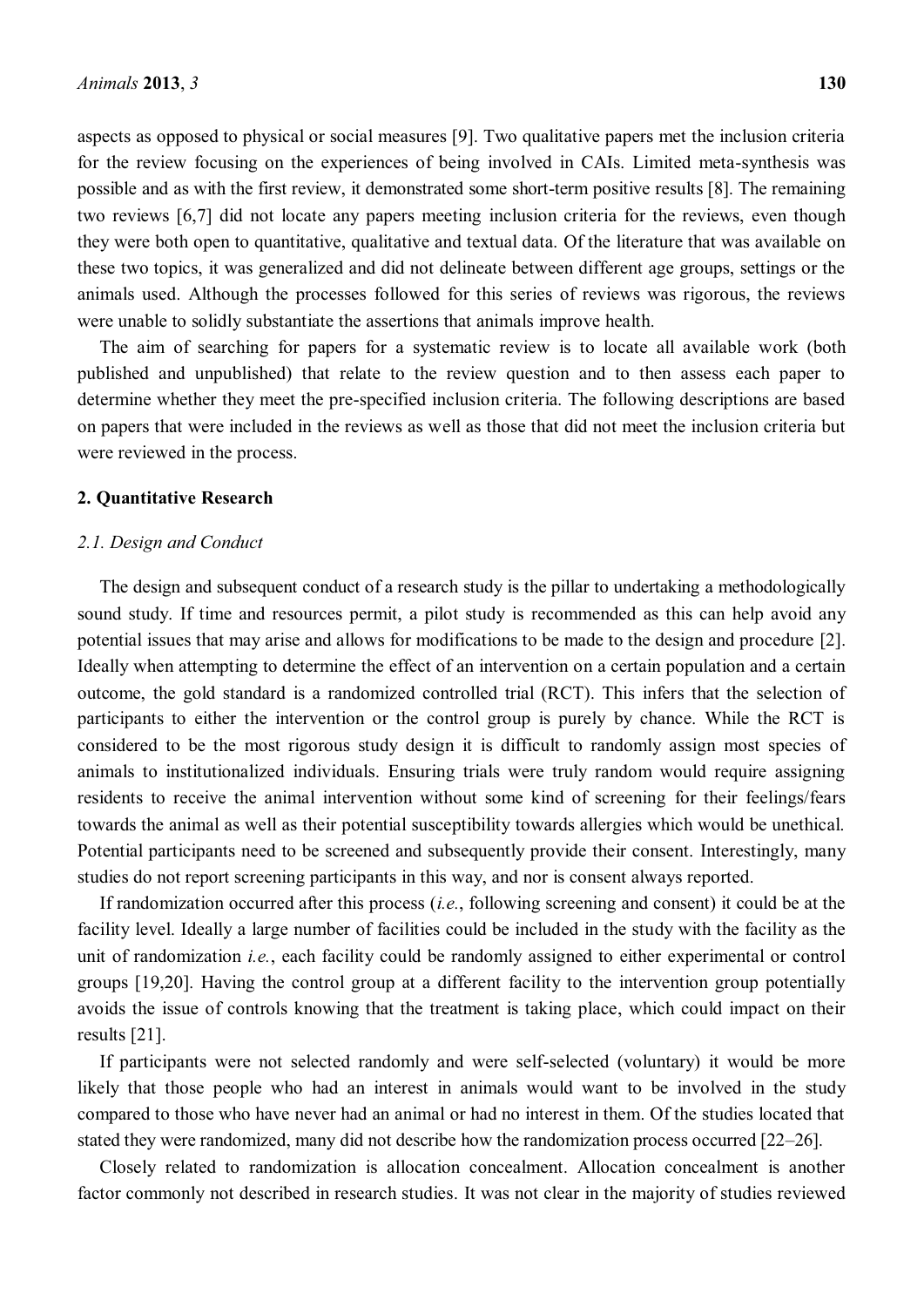whether allocation to treatment groups was concealed from the allocator, since most did not clearly identify who the allocator was nor the method that was used [9]. Ensuring the sample is of a sufficient size is also important in designing a study, since one of the goals is to make inferences about a population from the sample. The sample should be large enough to produce sufficient power in order to undertake statistical analysis to detect an effect. Having a small sample size is one of the most common limitations noted in literature [19]. Sample sizes tended to average between 30 and 40: the largest sample size located was  $N = 80$  [25]. Koivusilta and Ojanlatva [18] note that small samples make multivariate analyses impossible, although meta-analyses are an option, whereby results from individual studies are combined to increase statistical power. Within a chosen sample the outcomes of people who withdraw should also be described and included in any analysis. Again, this is not always done or reported.

The ability to blind participants to treatment groups *i.e.*, so they would not know if they are receiving the active treatment or control is gold standard methodologically. In AAI research this factor is impossible to control for. Some researchers have advocated not advising participants of the study prior to the introduction of the animal to minimize the chances that this would influence their responses [27]. Blinding the investigator may be possible but is dependent on whether they are responsible for measuring outcomes and if these outcomes are reliant on observation at the time of the intervention. The deliverer of the intervention cannot be blinded however—they cannot be unaware that they are bringing an animal to humans for therapeutic purposes.

## *2.2. Population Characteristics*

Although the majority of studies in this field have focused on specific populations such as older people, their characteristics are often extremely complex making it difficult to generalize results. To give this some perspective, a study undertaken by Marx *et al.* [28] that utilized a group of people with dementia had an average of 7.2 medical diagnoses and received an average of 9.5 medications. These factors would substantially impact on the ability to engage in the intervention thus making it difficult to find comparable groups.

There are other factors that may impact on the ability to participate in the intervention including mobility, exercise and activity level, level of care required, cognition, hearing and vision levels, past history/experience with animals, attitudes towards and attachment with animals including the animal involved in the intervention, types of activities undertaken in the facility and staffing levels.

Cognition levels are frequently described in the literature; however the majority of the variables listed above are not. Past history/experience with animals [29,30] and medication usage [30,31] are two factors that were noted sporadically. The study by Kongable, Buckwalter and Stolley [29] was one of the few to mention physical problems of the population in the form of hearing impairment, physical restraint and chemical restraint in the context of impacting on interactions. Banks and Banks [23] also note hearing impairment as a potential confounder. Few studies have commented on the effects of AAI programs for people who dislike animals or on the risks associated with such programs [19]. It is crucial for details of possible confounders to be mentioned and accounted for in any study undertaken.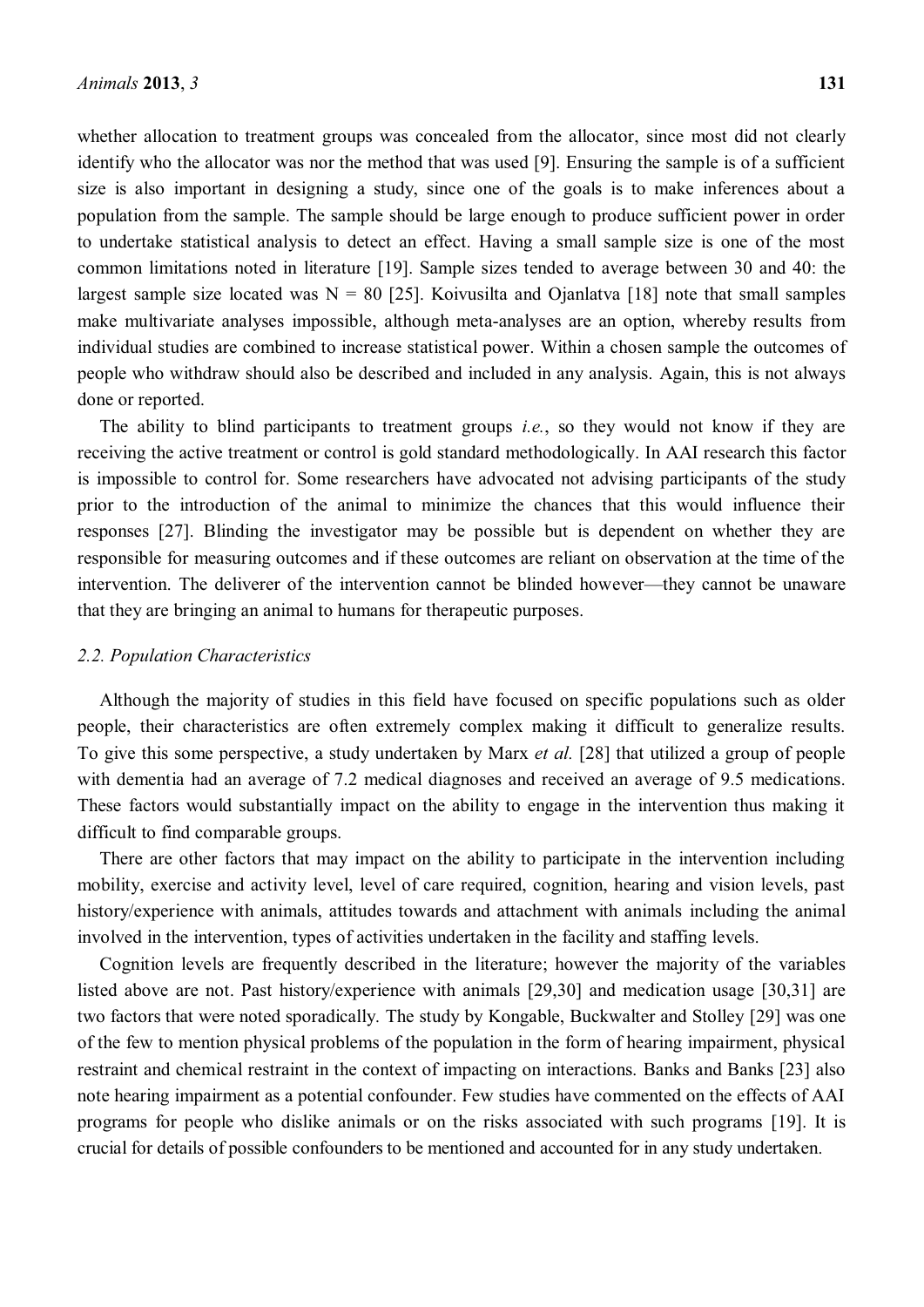## *2.3. Intervention*

Sellers [32] notes the disparity in language and foundational concepts used across studies in terms of the actual application of AAT. The use of words and phrases such as pets, companion animals, animals as therapy, and pet facilitated therapy are used as though they were interchangeable with the actual interventions provided often showing little comparability. The results of a quantitative review demonstrated that many papers classed the intervention as CAT however when it was described in the methods section all fitted under the definition used in the review for CAAs since interactions were unstructured [9].

One of the most notable disparities in the literature in regards to the intervention is the lack of consensus on the standards for administering interactions. Some canines remain leashed at all times while others are let off the lead to interact with participants. Some studies do not provide this information  $[24-26,33]$ . The level of interaction with the animal can include an individual simply watching the animal move and interact with others, to someone quite "hands-on" who is embracing the animal (patting, kissing, cuddling), or involved in grooming, walking or playing with the animal. It is often up to the discretion of the participant how little or how much they interact. In some cases the animal is owned by the researcher, members of staff or is part of an organization that undertakes AAIs. Coinciding with this is the influence of the researcher and handler (which in some cases is one and the same) on the interaction.

Many papers are unclear in describing who was present during the interaction, with most stating that a handler, researcher and/or therapist were present. Often communication and interactions between participants and people is limited by the use of a predetermined script. Others play a substantial role in facilitating the interaction between the animal and the participant as well as generating dialogue between themselves and the participants. Hall and Malpus [34] suggest that human interaction may be responsible for facilitating any change and that the critical component of the intervention may be in fact the interaction with the handler and not the animal.

In terms of the format or mode of delivery, interventions can be delivered individually or in a group environment and there could be one animal, multiple animals or a variety of species utilized. Wallace and Nadermann [35] advise that in the majority of cases animals are introduced to a large group of individuals, typically in the dayroom or lounge of the facility and that by utilizing this approach it may be difficult to determine if any of the beneficial effects observed are actually a function of the intervention *per se* or due to the generally elevated social activity level that exists in the room during the intervention. Conducting a session individually in one's room may be a totally different experience to the group scenario detailed above.

The breed of canine used in the intervention may impact outcome. Marx *et al.* [28] found that larger breeds compared to smaller breeds were more popular with participants. The size of the animal may be an issue if participants are wheelchair bound, if they have mobility problems or if they are concerned or intimated by larger animals. Some individuals may prefer one breed to another, which could impact on their experience. The age of the animal may also play a role—younger dogs/puppies may be more active than older dogs and participants may shy away from the more lively animals or vice versa. Lutwack-Bloom, Wijewickrama and Smith [21] recommend assessing dogs at baseline to ensure comparable behaviors, if multiple dogs are to be utilized. Most studies provide a description of the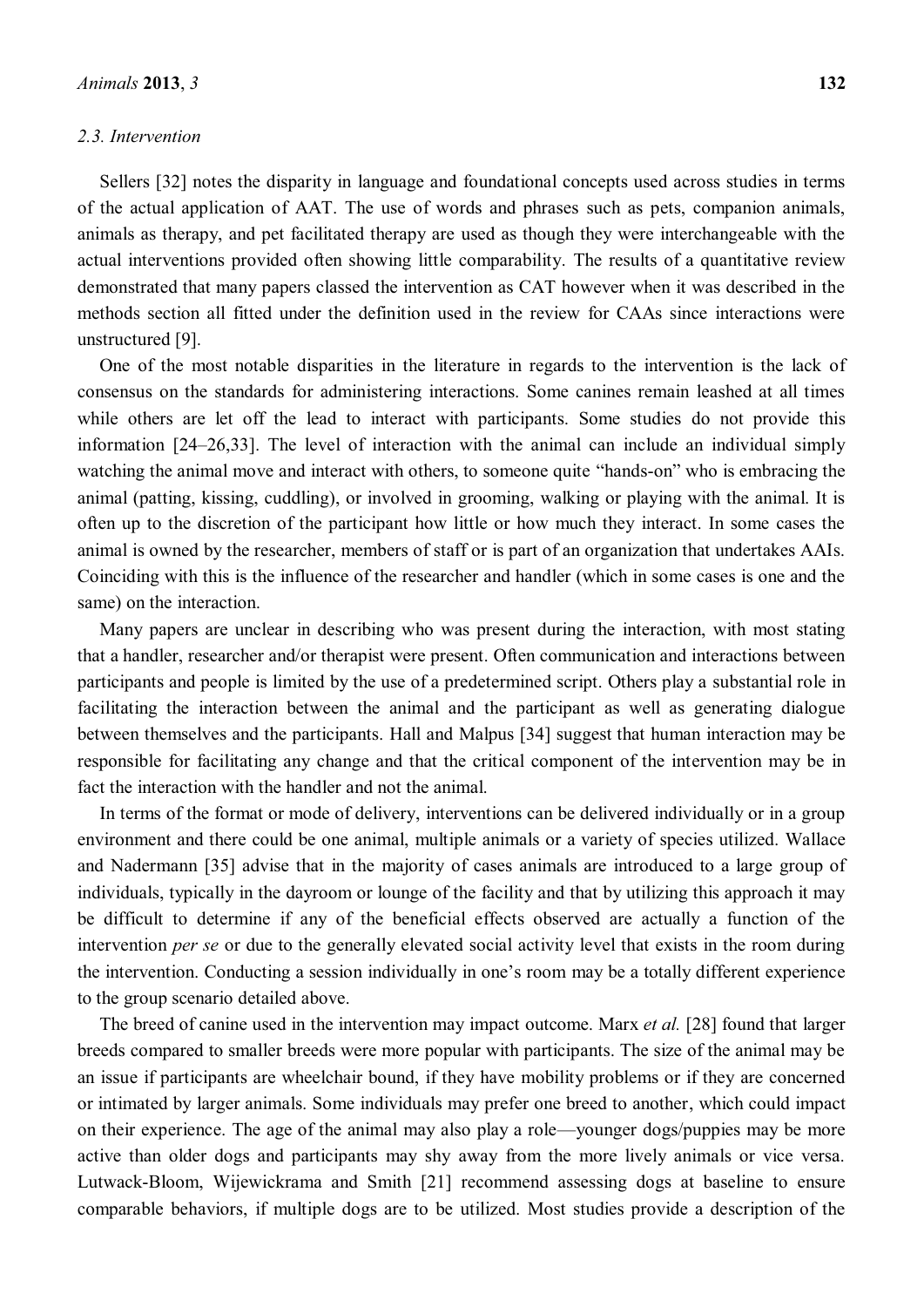As with administering the intervention there is no accepted standard in relation to the duration of each session or the frequency of sessions to provide to participants. There is an extreme variance in the duration of a session, which would obviously depend on the ability of the individual/individuals to interact and stay focused. For example Marx *et al.* [28] and Kramer, Friedmann and Bernstein [36] both utilized people with dementia as their participants of interest with the duration of each session potentially lasting for as little as 3 minutes. On the other hand some sessions have been noted as lasting for 90 minutes [37] while Kongable, Buckwalter and Stolley [29] and Walsh *et al.* [38] described sessions lasting 3 hours. If a facility housed a resident animal the duration of interaction could potentially be long. In terms of session frequency, visits are scheduled weekly, fortnightly or monthly with some facilities organizing multiple sessions per week [39]. Commonly though, sessions are weekly and like session duration, frequency would alter if the animal was a resident animal. Over the course of their study Kongable, Buckwalter and Stolley [29] changed from a visiting dog to a resident dog and suggested that because participants had previous interactions with the animal they may have been desensitized to the presence of the dog as a novel experience. As with medication interventions used to treat an illness, prescribing the correct dosage is vital with current AAI literature signifying this remains unknown.

Lastly the very nature of the intervention itself, *i.e.*, as an adjunct therapy, makes the ability to prove causation or even association difficult. Since the intervention of often provided in combination with an array of other interventions it is difficult to determine if the AAI alone is responsible for a change in outcome.

#### *2.4. Comparisons*

The need for a control/comparison group is essential in ensuring that any change in outcome is attributable to the intervention and doesn't simply occur naturally over time. For those studies that utilized a control group, some did not describe any details of what that actually entailed, rendering it worthless [21,40,41]. A handful of studies have used multiple treatment groups *i.e.*, one group for the intervention (animal and handler), one group for a control and another group for a comparison [24,25,42]. This scenario seems ideal as it considers the presence of the handler as a separate condition and assists in establishing if the interaction between the handler and human influences outcomes. It also allows for an alternative intervention to be tested. Some studies utilize a person/people as an alternative intervention [21,43].

If a study utilizes a controlled design, the control and treatment groups should be comparable at entry in terms of their characteristics and subsequently be treated identically other than for the named intervention. This is to ensure confidence in the results *i.e.*, any change in outcome could be attributable to the named intervention. This will be difficult to achieve due to both the complexities associated with the population and the differences between facilities (if utilizing multiple facilities) or even within a single facility. Lutwack-Bloom, Wijewickrama and Smith [21] acknowledge the potential for the Hawthorne Effect, whereby participants achieve better results due to the attention they receive in being part of the study or the novelty of the situation as opposed to the intervention itself.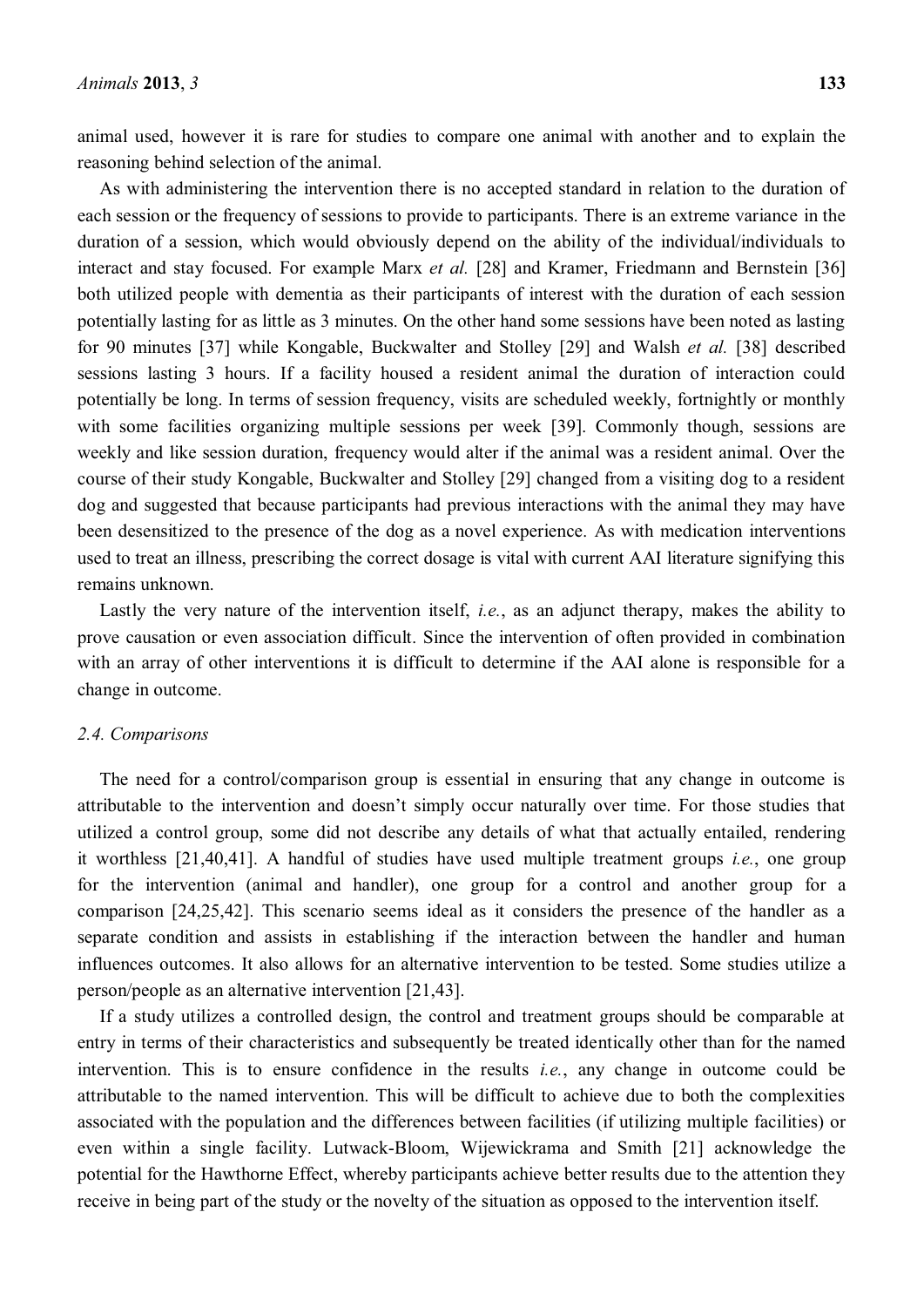## *2.5. Outcomes*

The outcomes measured across current studies are highly variable; both in type and the way they are measured. Outcomes are either general behaviors or behaviors only measured during the interaction [20]. The lack of standardization of outcomes indicates the inability of statistical pooling and hence the overall unreliability of results. Phelps *et al.* [10] comment that often changes in behavior are limited to only one or a small number of the measured target behaviors potentially limiting the clinical utility of the changes. Whaley [44] suggested that the effects that animals have on social responsiveness might be deeper than that measured by eye contact or vocalization, which may explain the varying results. In other words the positive effects from touching an animal or the memories of past companion animals may be short-lived, lasting during and shortly after the interaction. Therefore studies using experimental controls, which tend to measure lasting results and studies asking for descriptive case reports of recounts of the session may produce different results [44]. Whaley [44] emphasizes that this does not make the effect less important and insignificant to the participant however ideally an intervention should aim to produce long-term results.

Many studies measure outcomes by observational means. Kongable, Buckwalter and Stolley [29] point out that data gathered by observation are vulnerable to distortion and experimental bias. In most situations the quality of data obtained is also threatened by the risk of human perceptual errors, such as the investigators' interest and involvement with the study  $[21,29,34]$ . The influence of staff reactions to the animal may play a role in misinterpreting results such that it may motivate an increased frequency of interaction. Where possible a structured observational checklist should be developed and interrater reliability established. Videotaping has been recommended as the method of choice [29,45], since it allows continual review so things that were not obvious during the interaction may be examined later.

As well as measuring data by observation, studies tend to include outcomes that rely on self-reporting by participants (e.g., depression, mood, well-being). As mentioned previously this can prove challenging (e.g., residents could become confused) and lead to inaccurate reporting. As well as the participants, some studies rely on the subjective observations by staff, family or friends [44,46] and their expectations on the effects of animals on participants may bias their assessment [47]. Caution should be taken when interpreting these measures and where possible outcomes should be measured in a reliable way using standardized measures with validated scales/tools. Outcomes should be measured in the same way for all groups.

The studies in this area have overwhelmingly measured outcomes in the short term, commonly between 4 and 8 weeks. Few studies measure outcomes in the longer term; Lutwack-Bloom, Wijewickrama and Smith [21] followed up for 6 months; Barak *et al.* [48] followed up at one year while Crowley-Robinson, Fenwick and Blackshaw [49] had follow up at 23 months. It is important to establish whether changes in outcomes lead to any long term benefit and it is also important to determine if changes occur across different situations such as following the conclusion of the intervention when the animal is not present or on a day where the intervention is not being conducted [10].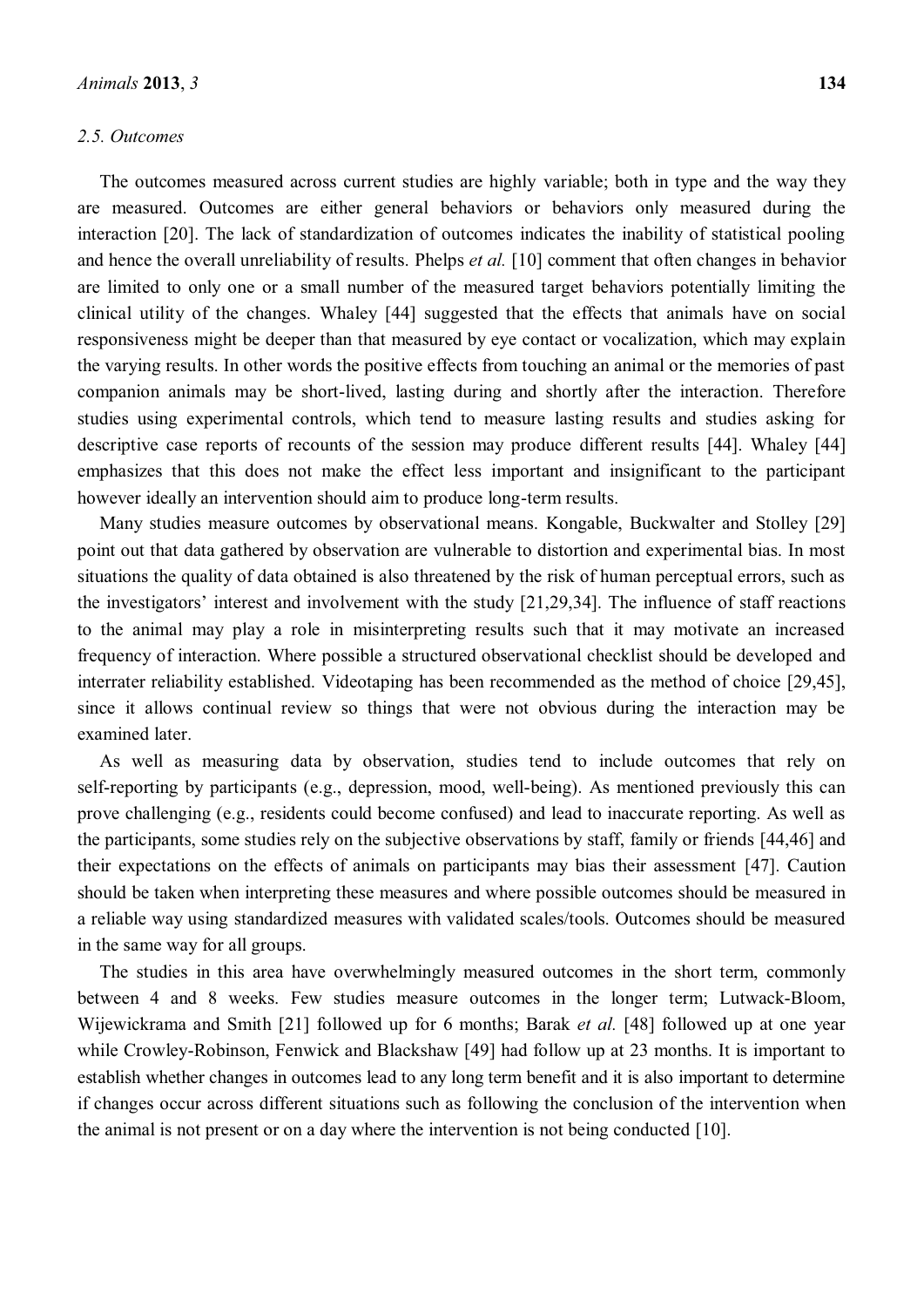## *2.6. Reporting*

Many of the methodological considerations described above might have been addressed but were not reported in the available papers. For example not all studies mentioned that consent had been given to participate [22,24]. Williams and Jenkins [50] note that it is not always clear how ethical approval was sought to protect participants, particularly those with dementia who may have been unable to consent to the study.

It is also not always clear how the research is funded. There may be conflicts of interest with the research if it has been funded by bodies with vested interests such as the animal care industry [1]. A declaration of any conflict of interest should always be provided.

Publication bias is a common occurrence in any type of research. Although many of the experimental studies did not produce statistically significant results, the authors tended to speak positively of the intervention and even go on to recommend it [9]. Although there may not have been any negative effects associated with the intervention it is hard to be sure since they were not mentioned. Research that finds no effects may not be published, and it is possible that research reporting negative findings may also be less likely to appear in published literature.

## **3. Qualitative Research**

Qualitative studies are important in determining the experiences of people involved in AAIs. Although quite common in most areas of inquiry, there are more quantitative studies that exist in the field of AAIs than qualitative and therefore issues pertaining to quality and conduct can only be based on a small proportion of studies. The current evidence base lacks in-depth information from qualitative research conducted without prior assumptions [1]. Qualitative research has the advantage of being open-ended; themes may be identified that have not previously been considered as important and these may be pivotal in helping to understand the mechanisms at work in the relationship to health [1].

## *3.1. Design and Conduct*

Generally qualitative research tends not to follow a standardized set of "strict" criteria like experimental research. There is a range of different methodologies that can be used to undertake a qualitative study, and within each one a variety of approaches/perspectives can be followed. Nevertheless, qualitative research must demonstrate trustworthiness and rigour, and adhere to strict guidelines in order to achieve these [51]. Qualitative approaches do not distance the researcher from the researched; researchers legitimately influence the analysis when they interpret the data [52]. The core to conducting a good quality study lies in its credibility (confidence in how well data and processes of analysis address the intended focus), transferability (the extent to which the findings can be transferred to other settings or groups) and dependability (seeks means for taking into account both factors of instability and factors of phenomenal or design induced changes) [53].

These aspects can be measured by (a) the congruity between the philosophical position adopted in the study and all aspects of its methodology, methods (research question, data collection, analysis) and interpretation, (b) the scale to which biases of the researcher are made explicit and (c) the relationship between what the participants are reported to have said and the conclusions drawn in the analysis [52].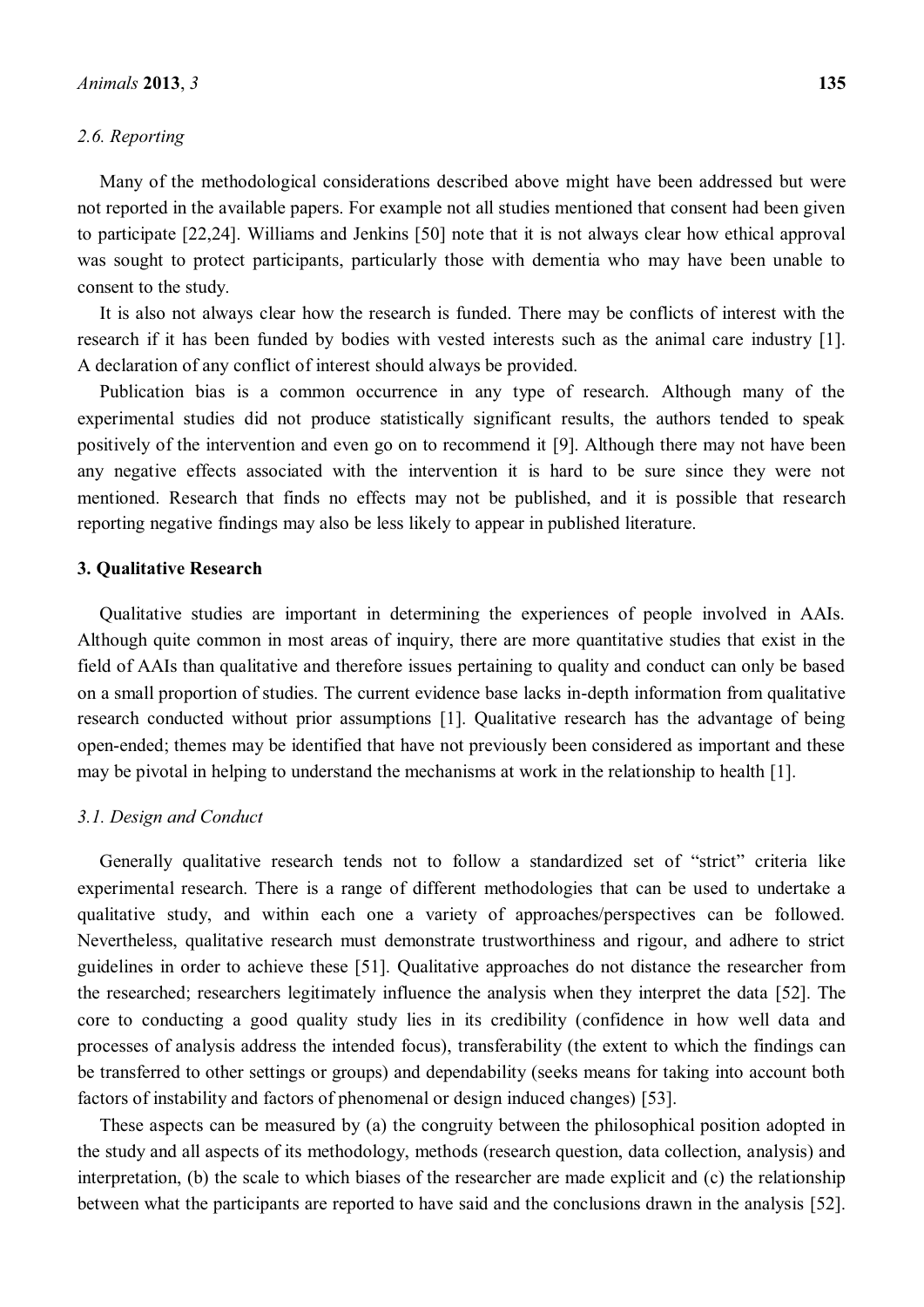There are limited studies available that address all of these factors or at least report on all of them making it difficult to determine how credible their results might be.

The researcher may influence the data with their beliefs and opinions; for example they could direct how and where the interview leads and as such it is important to describe the researcher's stance (both culturally and theoretically) and the potential influence this could have on the research.

The main approach to data collection is by interviews, usually structured to some degree and on a one-to-one basis. Interviews varied in length (anywhere between 15–50 minutes) and studies explored different perspectives in the form of residents and staff. It was not always clear if staff were interviewed because residents were too frail to participate (some were in Alzheimer's special care units) [8].

Often the study was undertaken at a single facility and one interview was conducted. Winkler *et al.* [47] and Savishinsky [54] took a different approach and interviewed participants at multiple time points. Collecting data at different points of time would be useful to determine if feelings and experiences changed over time for example before, during, and immediately following the intervention and in the longer term.

As with quantitative studies the sample sizes utilized are small (usually around  $6-10$  people), although unlike quantitative research, this in itself is not a limitation of a study. Limited background information about the participants was provided. It is important to know a person's attitude towards animals, past experiences with them, and their cultural and religious values. As with quantitative research, aspects such as cognition, vision and hearing ability, medication usage and morbidities would impact on the participant's experiences and subsequently on the ability to describe them.

Many studies were mixed methods studies and contained small portions of qualitative data, however since they were predominantly quantitative in nature this meant that limited qualitative analysis could be undertaken or if they were, were not reported [8].

Publication bias is also likely. It is unclear whether papers included all of their findings especially participant quotes. For example Kongable, Stolley and Buckwalter [55] did not clarify how many findings they actually had. Qualitative papers have the disadvantage of length: often only core themes or selected themes can be presented, meaning that information may be lost to the literature base.

#### **4. Conclusions**

Using the elderly and canines as foci, this paper has explored the current body of research available in the field of AAIs and has found that the majority of studies lack sound scientific methodology. The consequence of this is that the results of studies (both quantitative and qualitative) cannot currently confirm whether AAIs are therapeutically beneficial to human health.

To determine whether there is actual benefit (as opposed to current perceived benefit) more consistent research is required that follows sound process and methodology. Due to the many complexities associated with AAIs, the "perfect study" *per se* cannot be undertaken since some of the issues mentioned throughout this paper cannot be avoided (e.g., participant blinding and true randomization) however, knowing what methodological issues to address can help identify the failings and possible confounders [11]. Standardization of AAI methodologies is needed, where possible, so that meaningful comparisons can be made between studies [56]. Improved methodological approaches, even without standardization where this is unfeasible, will likely assist in the identification of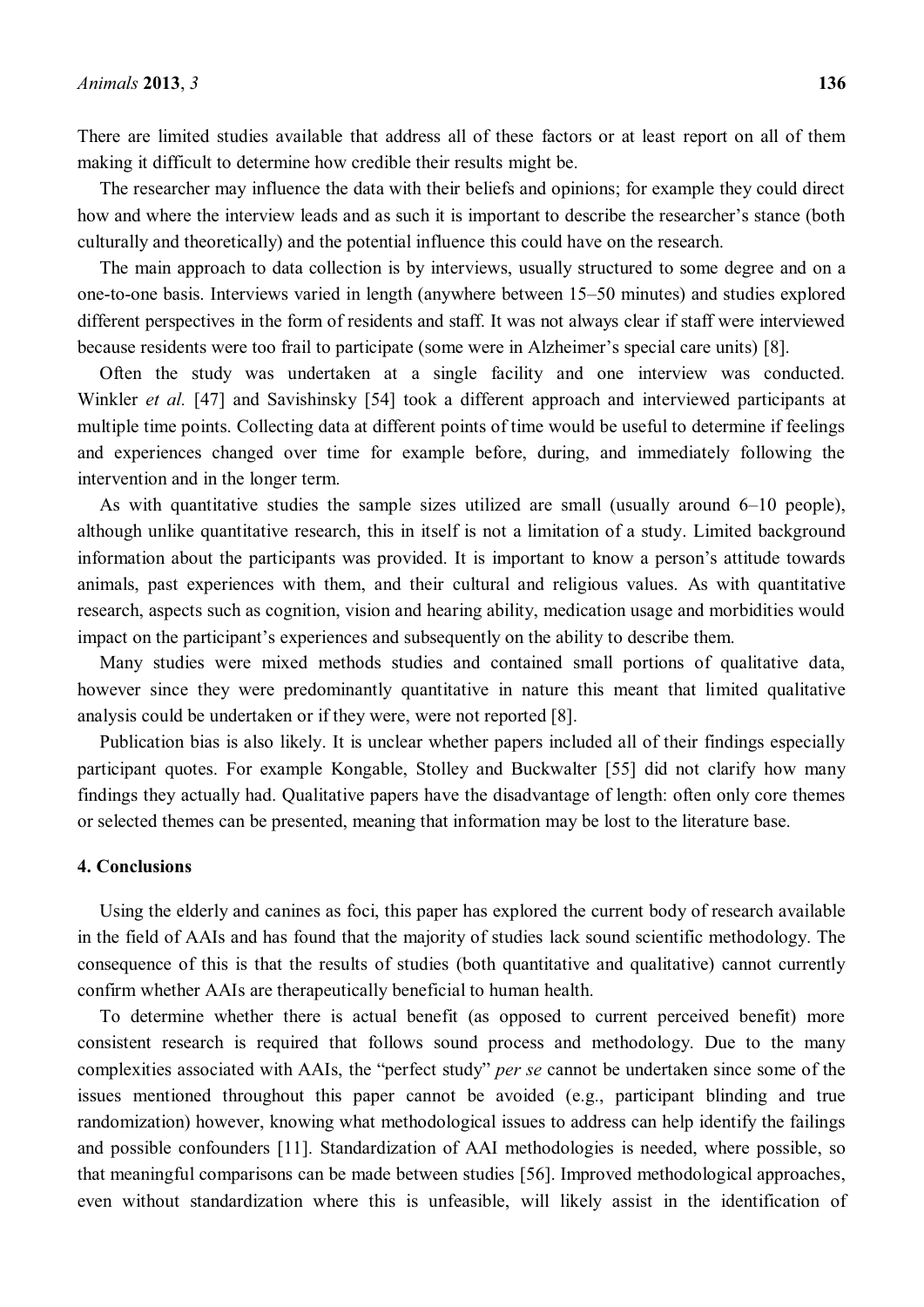mechanisms involved in the human-animal bond and the beneficial effects of the relationship [56]. Reviewing and synthesizing the literature has revealed that some currently limiting features can be minimized therefore the following checklists are aimed at those presently involved in or planning to undertake research in the area of AAIs. These are guides for researchers to consider and predominantly focus on aspects associated with study design and reporting. They are intended to supplement existing guides to reporting, such as CONSORT [57] and other existing checklists for quantitative and qualitative methods, but with explicit applicability to research related to the human-animal bond, and specifically AAI, AAA and AAT.

Some core methodological considerations for future quantitative research:

- Has a protocol been developed and appropriate approval sought?
- Is it possible to conduct a pilot study?
- $\bullet$  Is randomization possible (at some level)?
- Is there an adequate sample size to demonstrate sufficient power?
- Has allocation to treatment groups been concealed from those responsible for assigning participants to intervention and control groups?
- Have participants consented?
- Has sufficient detail about the participants been provided?
- $\bullet$  Are participant groups comparable?
- $\bullet$  Have potential confounders (e.g., cognition, vision and hearing impairment) been accounted for and described?
- Have measures been taken to account for participants with limited ability to interact with the animal/s and researchers?
- Were there any withdrawals from the study and were they included in any analysis?
- Have aspects surrounding animal selection, duration, frequency, format, mode of delivery and sequence of the intervention been considered?
- Is there a control group that accounts for the presence of the handler?
- Have all treatment and control groups been adequately described?
- Is it possible to include another treatment group involving an alternative intervention?
- Will all treatment and control groups be treated equally other than for the named intervention?
- $\bullet$  Is it possible to use multiple sites/facilities in the study?
- What outcomes will be measured and is it possible to use objective measures as opposed to self-reporting measures?
- Are outcomes measured using reliable and validated scales?
- If outcomes are to be measured via observation is it possible to videotape and follow a structured checklist?
- Will the outcomes be measured the same way across groups?
- Is it possible for those measuring outcomes to be blinded to treatment group?
- Has sufficient follow-up time been taken into consideration?
- Have all the above aspects been adequately described?
- Have the researchers acknowledged any potential conflicts of interest associated with the research?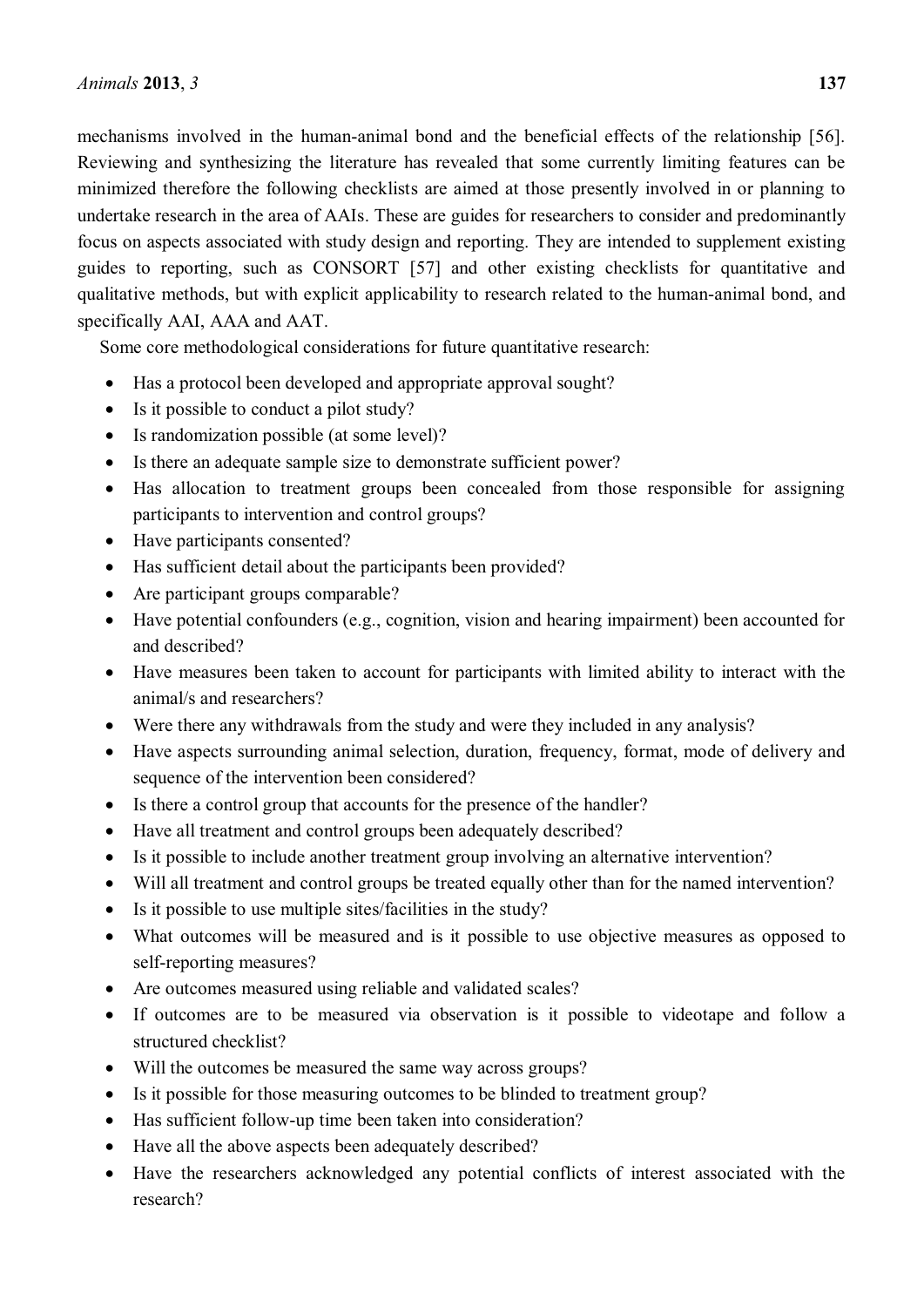Some core methodological considerations for future qualitative research:

- Has a protocol been developed and appropriate approval sought?
- Has the sample size been justified?
- What sampling method was used? Has it been clearly described?
- $\bullet$  Is the philosophical perspective/stance behind the study acknowledged?
- Is the research methodology in line with the question/objectives of the study, methods for data collection, the representation and analysis of the data and interpretation of results?
- Have the potential influences of the researcher been considered and articulated?
- Has sufficient background to participants been provided e.g., attitudes towards animals or conditions affecting interaction?
- Is it possible to conduct data collection (e.g., interviews) at multiple points of time?
- Have details of the intervention (e.g., animal selection, duration, frequency, format, mode of delivery and sequence of the intervention) been considered?
- Have the participants' voices been adequately represented?
- Are the numbers of findings/statements/themes/metaphors clearly stated?
- Have all the above aspects been adequately described?
- Have the researchers acknowledged any potential conflicts of interest associated with the research?

# **Acknowledgments**

Thanks to Alan Pearson, from the Joanna Briggs Institute, University of Adelaide, for his helpful suggestions on a previous version of this manuscript.

# **Conflict of Interest**

The authors declare no conflict of interest.

# **References**

- 1. Chur-Hansen, A.; Stern, C.; Winefield, H. Gaps in the evidence about companion animals and human health: Some suggestions for progress. *Int. J. Evid. Base Healthc.* **2010**, *8*, 140–146.
- 2. Johnson, R.A.; Odendaal, J.S.J.; Meadows, R.L. Animal-assisted interventions research: Issues and answers. *West. J. Nurs. Res.* **2002**, 24, 422–440.
- 3. Wells, D.L. Domestic dogs and human health: An overview. *Br. J. Health Psych.* **2007**, *12*,  $145 - 156$ .
- 4. Wells, D.L. The effects of animals on human health and well-being. *J. Soc. Issues* **2009**, *65*, 523±543.
- 5. Wilson, C.C.; Barker, S.B. Challenges in designing human-animal interaction research. *Am. Behav. Sci.* **2003**, 47, 16-28.
- 6. Stern, C. The appropriateness of Canine-Assisted Intervention (CAIs) on the health and social care of older people residing in long term care. *JBI Library Syst. Rev.* 2011, 9, 1367–1392.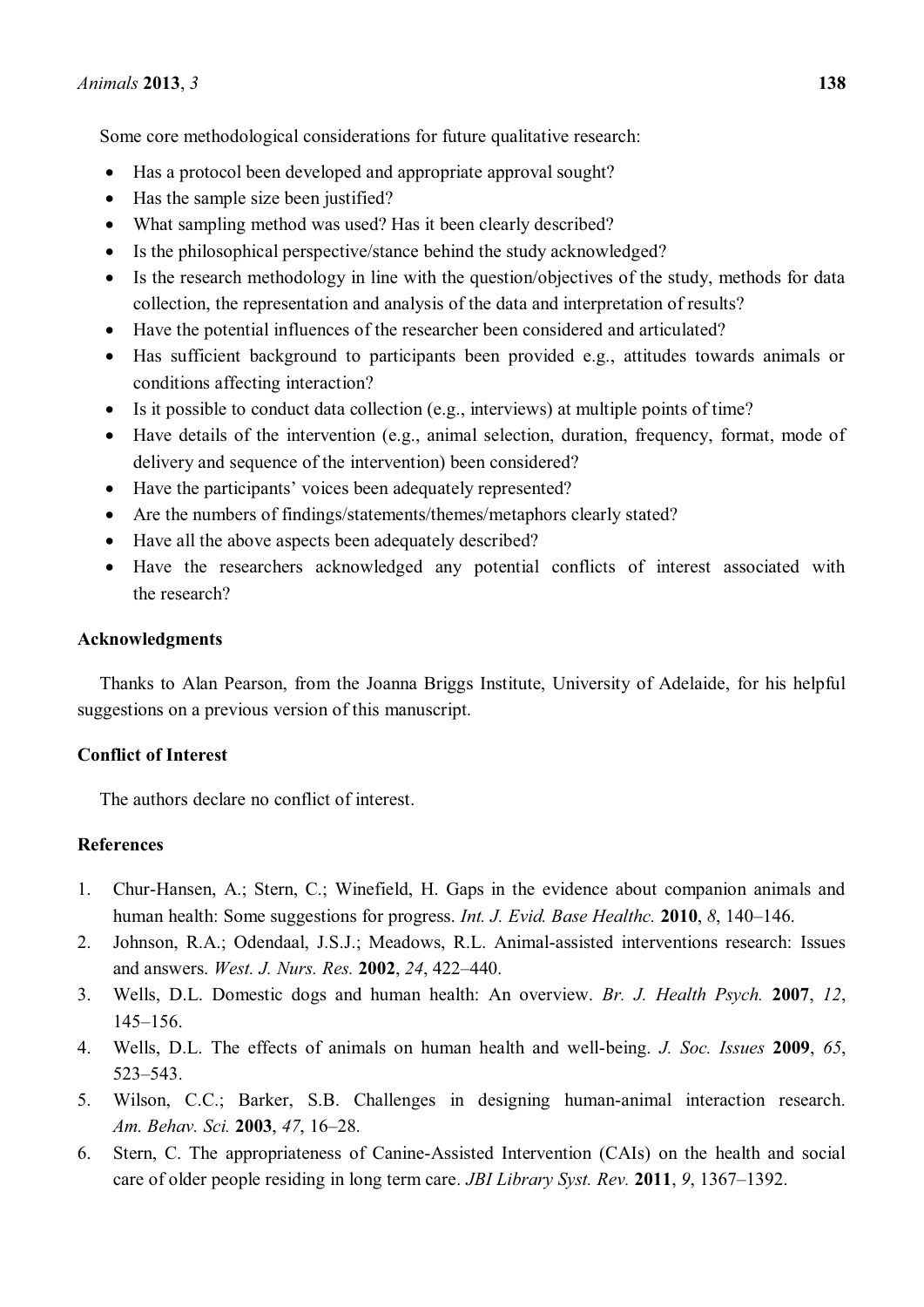- 7. Stern, C. The economic feasibility of Canine-Assisted Intervention (CAIs) on the health and social care of older people residing in long term care: A systematic review. *JBI Library Syst. Rev.* **2011**, 9, 1341-1366.
- 8. Stern, C. The meaningfulness of Canine-Assisted Intervention (CAIs) on the health and social care of older people residing in long term care: A systematic review. *JBI Library Syst. Rev.* **2011**, *9*, 727±790.
- 9. Stern, C.; Konno, R. The effects of Canine-Assisted Interventions (CAIs) on the health and social care of older people residing in long term care: A systematic review. *JBI Library Syst. Rev.* **2011**, 9, 146-206.
- 10. Phelps, K.A.; Miltenberger, R.G.; Jens, T.; Wadeson, H. An investigation of the effects of dog visits on depression, mood, and social interaction in elderly individuals living in a nursing home. *Behav. Intervent.* **2008**, 23, 181-200.
- 11. Fine, A. *Handbook on Animal-Assisted Therapy: Theoretical Foundations and Guidelines for Practice*, 2nd ed.; Elsevier: San Diego, CA, USA, 2006.
- 12. Definitions Development Task Force of the Standards Committee. Generic Terms and Definitions. Handbook for Animal Assisted Activities and Animal Assisted Therapy. Available online: http://www.avma.org/issues/policy/animal\_assisted\_guidelines.asp (accessed on 17 December 2012).
- 13. Delta Society. Animal-Assisted Activities/Therapy 101. Available online: http://www.deltasociety.org/Page.aspx?pid=317 (accessed on 17 December 2012).
- 14. DeMello, M. *Animals and Society. An Introduction to Human-Animal Studies*; Columbia University Press: New York, NY, USA, 2012.
- 15. Blazina, C.; Boyraz, G.; Shen-Miller, D. *The Psychology of the Human-Animal Bond. A Resource for Clinicians and Researchers*; Springer: New York, NY, USA, 2011.
- 16. Culliton, B.J. Take two pets and call me in the morning. *Science* **1987**, 237, 1560–1561.
- 17. Beck, A.; Katcher, A. A new look at pet-facilitated therapy. *J. Am. Med. Vet. Assoc.* **1984**, *184*, 414±421.
- 18. Koivusilta, L.K.; Ojanlatva, A. To have or not to have a pet for better health? *PLoS ONE* **2006**, *1*, doi: 10.1371/journal.pone.0000109.
- 19. Furber, S. Effects of companion animals on the quality of life of older people: A critical review and research agenda. In *Proceedings of Animals, Community Health and Public Policy Symposium*, Sydney, Australia, 27 November 1998.
- 20. Filan, S.L.; Lewellyn-Jones, R.H.L. Animal-assisted therapy for dementia: A review of the literature. *Int. Psychogeriatr.* **2006**, *18*, 597–611.
- 21. Lutwack-Bloom, P.; Wijewickrama, R.; Smith, B. Effects of pets *versus* people visits with nursing home residents. *JGSW* 2005, 44, 137-159.
- 22. Banks, M.R.; Banks, W.A. The effects of animal-assisted therapy on loneliness in an elderly population in long-term care facilities. *J. Gerontol. A Biol. Sci. Med. Sci.* 2002, 57, M428-M423.
- 23. Banks, M.R.; Banks, W.A. The effects of group and individual animal-assisted therapy on loneliness in residents of long-term care facilities. *Anthrozoös* 2005, 18, 396–408.
- 24. Banks, M.R.; Willoughby, L.M.; Banks, W.A. Animal-assisted therapy and loneliness in nursing homes: Use of robotic *versus* living dogs. *J. Am. Med. Dir. Assoc.* **2008**, 9, 173–177.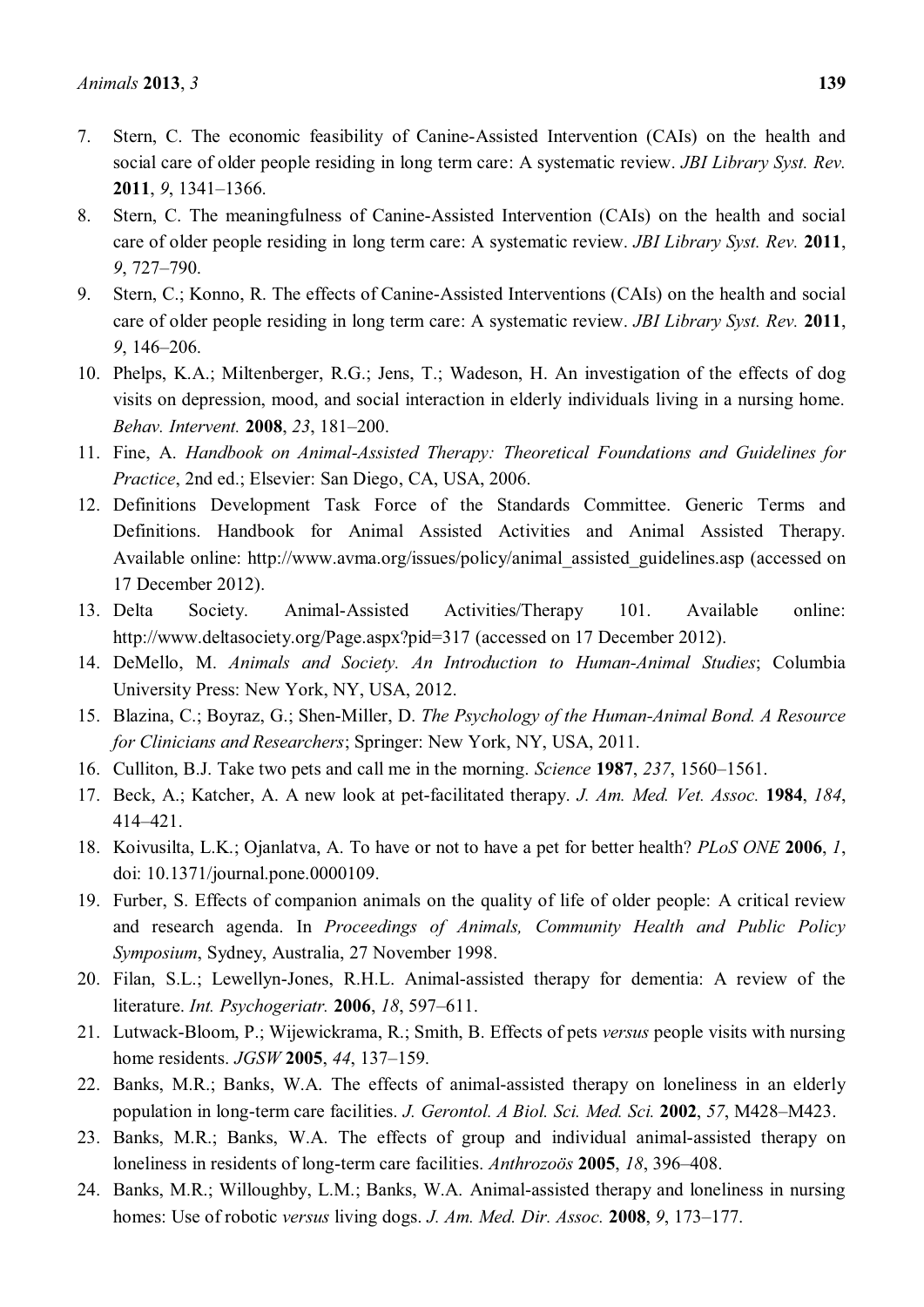- 25. Wall, M.J. *The Effects of Companion Animal Visitation on Mood State and Level of Speech Activity of Nursing Home Residents*; California School of Professional Psychology: San Diego, CA, USA, 1994.
- 26. Zulauf, J.B. The Effectiveness of a Pet Therapy Visitation Program on the Institutionalized Elderly. Ph.D. Thesis, University of Montana, Missoula, MT, USA, 1987.
- 27. Reed, M.E. *The Mascot Model of Human/Companion Animal Interaction: Its Effects on Levels of Loneliness and Depression Among Residents of a Nursing Home (Pet Theory)*; Western Conservative Baptist Seminary: Portland, OR, USA, 1986.
- 28. Marx, M.S.; Cohen-Mansfield, J.; Regier, N.G.; Dakheel-Ali, M.; Srihari, A.; Thein, K. The impact of different dog-related stimuli on engagement of persons with dementia. *Am. J. Alzheimers. Dis. Other. Demen.* **2010**, *25*, 37±45.
- 29. Kongable, L.G.; Buckwalter, K.C.; Stolley, J.M. The effects of pet therapy on the social behaviour of institutionalized Alzheimer's clients. *Arch. Psychiatr. Nurs.* **1989**, 3, 191–198.
- 30. Harris, M.D.; Rinehart, J.M.; Gerstman, J. Animal-assisted therapy for the homebound elderly. *Holist. Nurs. Pract.* **1993**, *8*, 27–37.
- 31. McCabe, B.W.; Baun, M.M.; Speich, D.; Agrawal, S. Resident dog in the Alzheimer's special care unit. *West. J. Nurs. Res.* 2002, 24, 684-696.
- 32. Sellers, D.M. The evaluation of an animal assisted therapy intervention for elders with dementia in long-term care. *Activ. Adapt. Aging* 2005, 30, 61-77.
- 33. Bohlinger, E.F. The Effects of the Frequency of Pet Therapy Sessions on the Depressive Symptoms of Elderly Nursing Home Residents. M.S. Thesis, University of Cincinnati, Cincinnati, OH, USA, 1985.
- 34. Hall, P.I.; Malpus, Z. Pets as therapy: Effects on social interaction in long-stay psychiatry. *Br. J. Nurs.* **2000**, *9*, 2220–2225.
- 35. Wallace, J.E.; Nadermann, S. Effects of pet visitations on semiambulatory nursing home residents: problems in assessment. *J. Appl. Gerontol.* **1987**, *6*, 183–188.
- 36. Kramer, S.C.; Friedmann, E.; Bernstein, P.L. Comparison of the effect of human interaction, animal-assisted therapy, and AIBO-assisted therapy on long-term care residents with dementia. *Anthrozoös* **2009**, 22, 43-57.
- 37. Prosser, L.; Townsend, M.; Staiger, P. Older people's relationships with companion animals: A pilot study. *Nurs. Old. People* **2008**, *20*, 29±32.
- 38. Walsh, P.G.; Mertin, P.G.; Verlander, D.F.; Pollard, C.F. The effects of a "pets as therapy" dog on persons with dementia in a psychiatric ward. *Aust. Occup. Ther. J.* **1995**, 42, 161–166.
- 39. Motomura, N.; Yagi, T.; Ohyama, H. Animal assisted therapy for people with dementia. *Psychogeriatrics* **2004**, 4, 40–42.
- 40. Bumsted, D.L. The Effect of Pet Therapy on the Self-Care of the Elderly. M.S. Thesis, Southern Connecticut State University, New Haven, CT, USA, 1988.
- 41. Panzer-Koplow, S.L. Effects of Animal-Assisted Therapy on Depression and Morale Among Nursing Home Residents. Ed.D. Thesis, Rutgers, The State University of New Jersey, New Brunswick, NJ, USA, 2000.
- 42. Richeson, N.E. Effects of animal-assisted therapy on agitated behaviours and social interactions of older adults with dementia. Am. J. Alzheimers. Dis. Other. Demen. 2003, 18, 353-358.